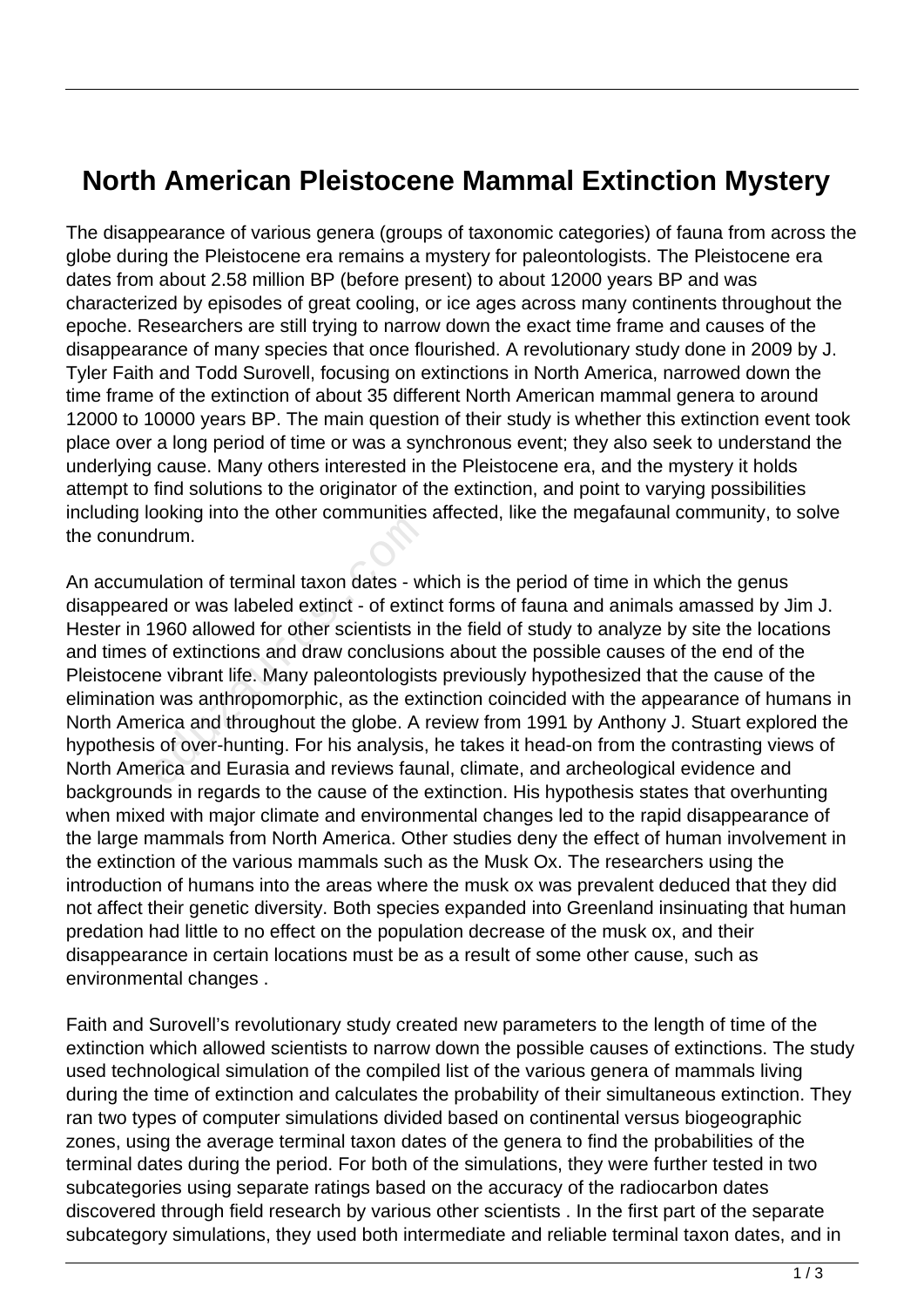the second part, they used exclusively reliably scored dates. The resulting probabilities for the continental zone was 22.4% and for the biogeographic zone was 42.2%, for which "the empirical observation of 16 terminal Pleistocene genera falls comfortably within the range of taxa that we can expect to recover from that time in the event of a simultaneous extinction" . This provided evidence that the cause of extinction was a synchronous event (occurring at the same time) and thus narrowed down the list of explanations of the extinction to more violent and sudden events including climatic shifts, possible extraterrestrial impact (like asteroids), or widescale human predation. Faith and Surovell concluded their study with the sentiment that "Further research … could help to finally pin down the cause of North American end-Pleistocene extinctions".

Geologist and archeologist, C. Vance Haynes Jr analyzes the possible causes of the Pleistocene extinction claiming that it must be too catastrophic, sudden and extensive for anthropogenic causes or climate alterations. He attempts to uncover the cause using "Black Mats." Black mats are due to increased organic carbon, that forms in the ground in wet environments, and when combined with cooling and rising water tables, preserving the Clovis age landscape. His observational study discusses that this layer that covered the ground during the end of the Pleistocene epoch allows scientists to analyze the climate and the other situational factors of the time; however, there is not enough information for a succinct conclusion to be drawn of the definitive cause. He explores the extraterrestrial hypothesis and discovers magnetic fractions in the dark mat, but he attributes those to components of cosmic dust that are constantly falling to earth. Another paper further delves into the extraterrestrial impact. It discovers abundant amounts of nanodiamonds in the soil dating to the late Pleistocene era throughout North America, the formation of which is considered impossible in the Earth's surface processes but is common in cosmic impacts (Kennette et al. 2009). They claim that this discovery of possible impact with a rare form of comets, causing air shocks and surface impact, is strong evidence for the hypothesis of extraterrestrial impact, however, this remains as a hopeful solution, as there is yet to be conclusive evidence settling this debate. Extraterrestrial influence is currently a leading hypothesis, nevertheless, further exploration must be undertaken as many variables are yet to be explained with the extent of the impact and lacks solid evidence. the Pleistocene epoch allows scie<br>factors of the time; however, then<br>to be drawn of the definitive caus<br>magnetic fractions in the dark mat<br>re constantly falling to earth. Anot<br>discovers abundant amounts of na<br>e era through

Another large scale extinction during the Pleistocene era, of concern, was the megafaunal communities. Their disappearance occurred in the same fashion as the large mammals of North America - in a synchronous event. In a study done in 2017, an environmental historian argued that humans were a prime factor in the disappearance, and how the pattern of human's need to dominate nature throughout time provided enough evidence for this conclusion. His argument stands on the ground of Faith and Surovells' discovery that the extinction was a single "geological instant" and from that, they draw upon reference to other events of humans wiping out plant families nearly instantaneously (Moore, 2017). Akin to the debate of the cause of extinction for the large mammals of North America there is debate this involvement of humans in the megafaunal disappearance. Researchers from various geological departments came together to look into this disappearance of greenery further using a chronology of the pollen record to analyze the decline in Sporormiella, which are a genus of fungi, as a marker of the size of the megafaunal community (Gill et al. 2012). They attribute this disappearance to climate change rather than the conclusion Moore came to through his research of human-caused megafaunal extinction. Both use Faith and Surovells' research to point to the specific time period of this extinction. Their research creates a marker to base studies off of, yet much like the rest of the information known about the late Pleistocene era there is wide debate over the